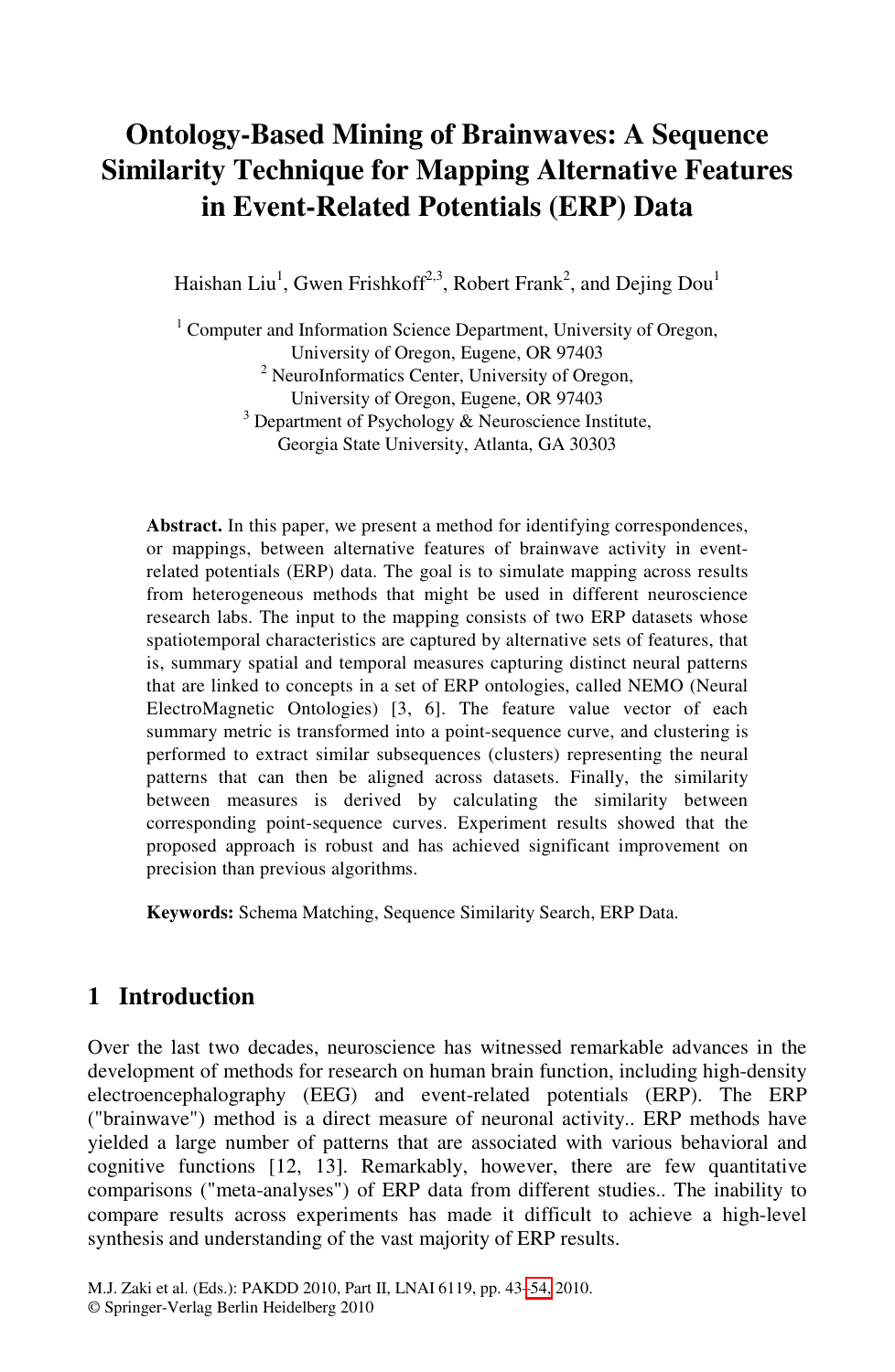l

To address this problem, we have been working to design a system, called Neural ElectroMagnetic Ontologies, or NEMO [3, 6], for data sharing and integration of results across different ERP analysis methods, experiment paradigms, and research sites with the help of formal ontologies. In the present paper, we extend this prior work by introducing a method for identifying correspondences, or mappings, between alternative sets of ERP spatial and temporal measures. These alternative measures reflect different ways that ERP pattern features can be summarized. For example, one research group might use a measure of peak latency (time of maximum amplitude) to summarize the timecourse of the "P100" pattern in a visual object processing experiment [14, 15], while another group might use measures of pattern onset and offset to characterize the same data. Given that different analysis methods may yield distinct and complementary insights, it is likely that this "embarrassment of riches" in ERP analysis will persist. The challenge then becomes how to develop an automatic way to find valid correspondences between features of ERP datasets that are derived from different analysis methods.

To this end, we create simulated ERP data using a tool that we develop, called NEMOautolabel<sup>1</sup>. We extract alternative measures of latency and scalp topography (see Appendix in [5] for example) to simulate heterogeneities that arise when distinct measure generation techniques are adopted by two different research groups. Our goal is then to discover mappings between the alternative measures. This is essentially a schema mapping (or matching, we use them interchangeably in the present paper) problem as the alternative sets of measures are served as features in different ERP datasets. Due to the nature of the ERP data, we face several unique challenges:

- 1. Useful schema information is limited, since the data under study is semi-structured.
- 2. Language-based or linguistic schema-level matcher that makes use of name and text similarity is not suitable, since alternative features of ERP datasets often use totally different names (see experiments in Section 4 for example).
- 3. Values of alternative measures are numerical. Conventional instance-level matcher that handles mapping between numerical elements based on extraction of statistical characterization, such as range, mean and standard deviation, are not appropriate, since they are too rough to capture patterns that are crucial in determining the correspondence.

To address these challenges, we propose a novel method that explores sequence similarity search techniques and the NEMO ontologies, resulting in a framework for *ontology-based mining* of ERP data. Ontology-based mining has recently emerged as a new area of data mining, in which ontologies are used as formal domain knowledge to guide the data mining process in order to enhance performance and to represent the data mining result. Our method starts by transforming the vector of values of each measure into a *point-sequence curve*, and then evaluates similarities of the curves across datasets to determine the appropriate mapping across measures. The key problem then becomes to align subsequences of values in a principled way, thus enabling valid comparisons among instances of spatial and temporal measures across datasets. If the correspondence between two measures is not known a priori (as assumed in the present study), and if the values for these two measures are plotted

<sup>1</sup> http://nemo.nic.uoregon.edu/wiki/NEMO\_Analysis\_Toolkit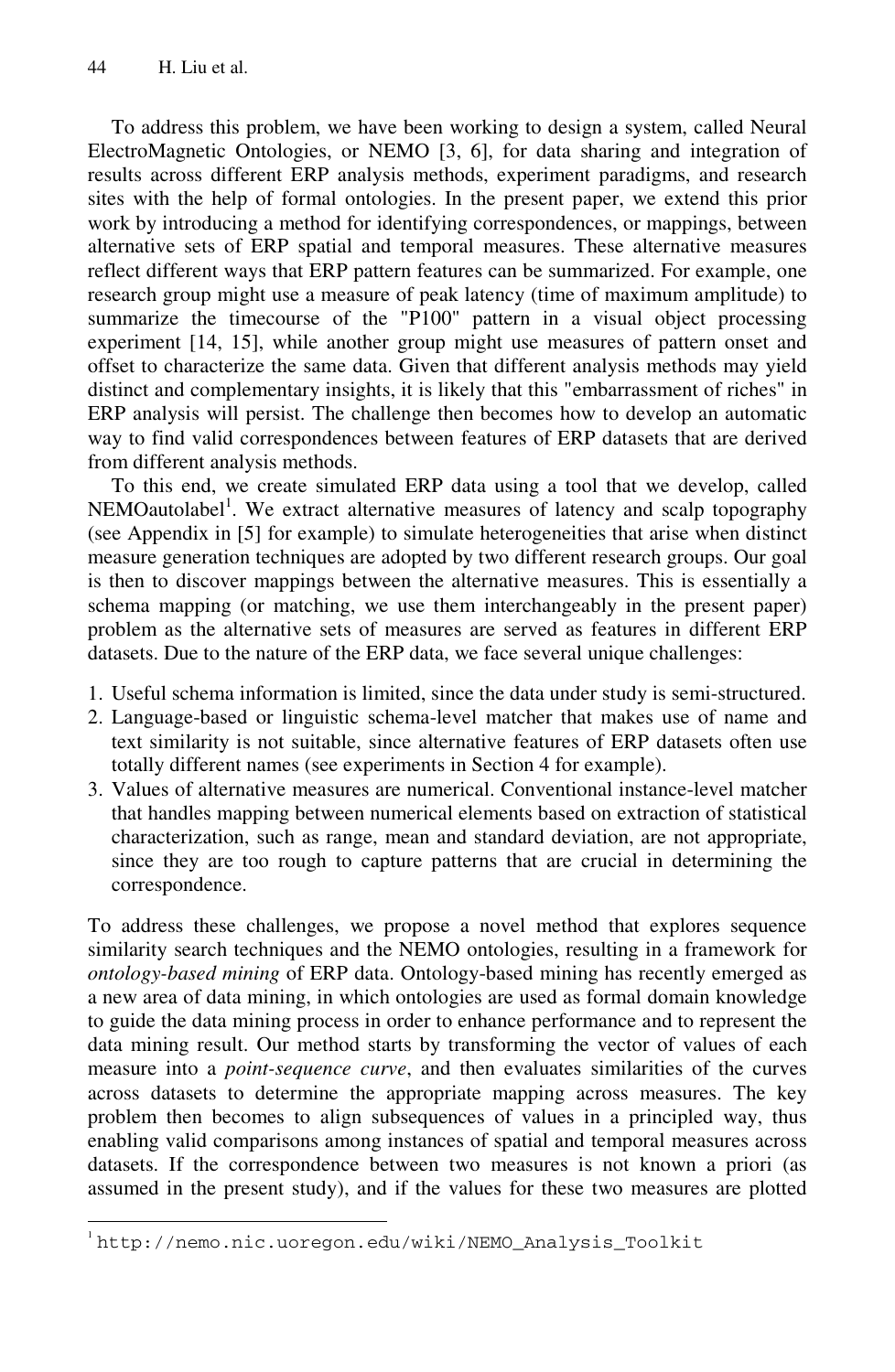against the arbitrary instance numbers associated with the two datasets, the resulting graph will show no clear pattern and thus no correspondence between alternative measures (see Fig. 1, left frame). Our solution is to introduce structure into these (initially random) point-sequence curves by applying clustering to extract similar subsequences, which are further labeled using terms defined in the NEMO ontologies. These subsequences can then be aligned across the datasets, and correspondences between measures established using standard techniques for time-sequence similarity search (see Fig. 1, right frame). This approach exploits prior (domain) knowledge of the patterns that are commonly seen in ERP experiments of a particular type (e.g., visual perception) while asserting no prior knowledge about the measures.

The rest of this paper is organized as follows: In Section 2 we give a brief overview of prior work on schema matching with a focus on instance-level approaches, and time-sequence similarity search. In Section 3 we present the simulated ERP data design and methods for point-sequence matching. In Section 4, we present the ERP mapping results. Finally, in Section 5, we consider the assumptions and constraints of these methods and discuss future research directions, highlighting the contributions of this work to future research on schema matching and meta-analysis of ERP data.

# **2 Related Works and Background**

### **2.1 Schema Matching**

Our study of mapping alternative measure sets is closely related to the schema matching problem. A schema matching algorithm may use multiple matching methods or *matchers*. It generally falls into one of two categories based on if it considers instance data or only schema information. Our ontology-based mining approach should be considered as one kind of instance-level method. According to the type of instance value, various instance-based approaches have been developed in previous research. For example:

- For textual attributes, a linguistic characterization based on information retrieval techniques can be applied [18].
- For nominal attributes, evaluation of the degree of overlap of instance values is a preferred approach. Larson *et al*. [10] and Sheth *et al*. [11] discussed how relationships and entity sets could be integrated primarily based on their domain relationships: EQUAL, CONTAINS, OVERLAP, etc. Similarity of partially overlapped instance set can be also calculated based on measures such as Hamming distance and Jaccard coefficient.
- For numeric attributes, typically one can use their values to compute statistics to characterize the attributes—e.g., 'SSN' and 'PhonNo' can be distinguishable since their data patterns, such as value distributions, and averages, are different [18].

Hybrid systems that combine several approaches to determine matching often achieve better performance. For example, SemInt [16, 17] is a comprehensive matching prototype exploiting up to 15 constraint-based and 5 content-based matching criteria. Instance data is used to enhance schema-level information by providing actual value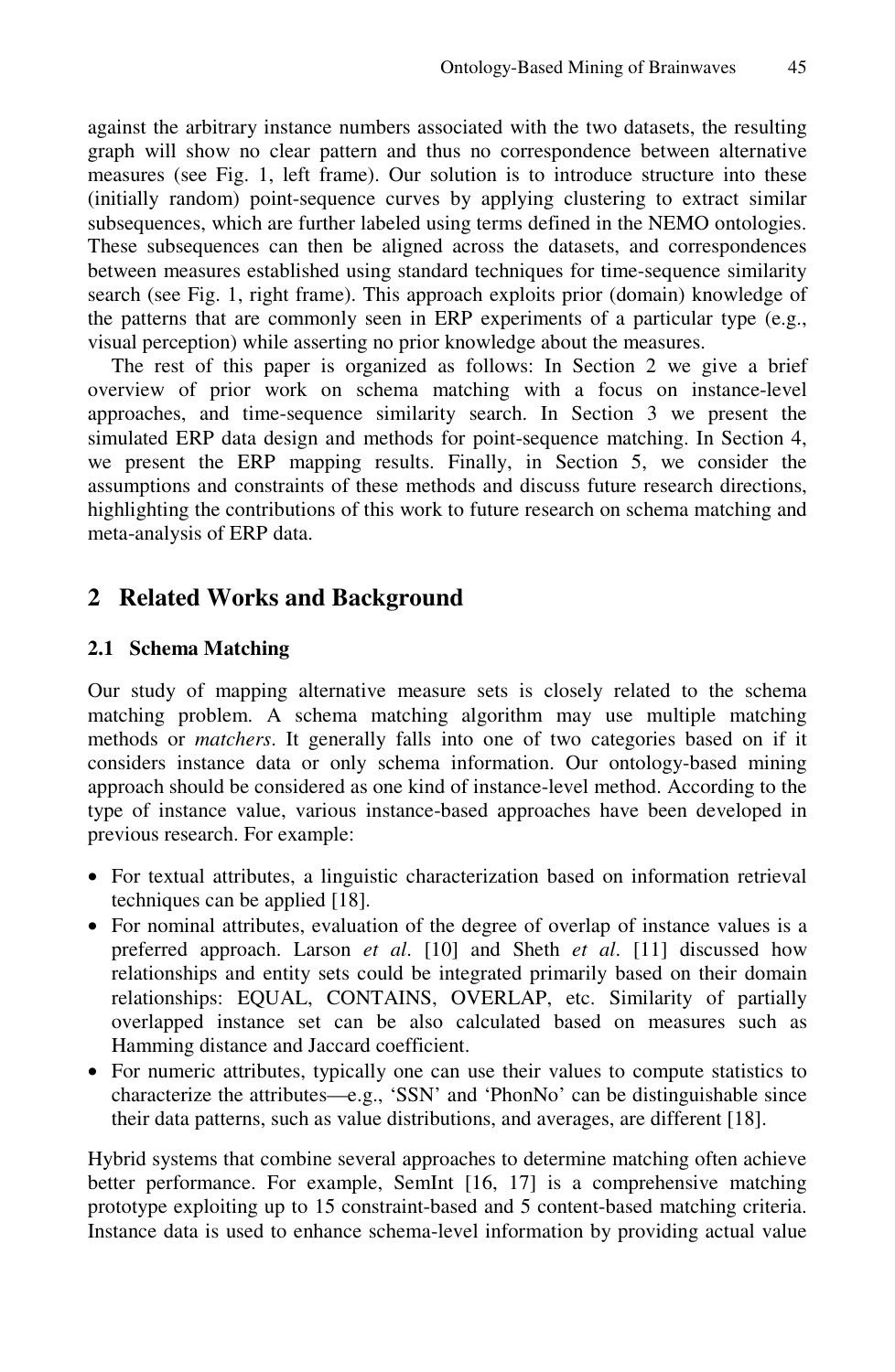distributions, numerical averages, etc. SemInt determines a *match signature* for each attribute for either all or a selected subset of the supported criteria. Then neural networks or distance-based similarity measures over signatures can be used for determining an ordered list of match candidates.

The LSD (Learning Source Descriptions) system uses machine-learning techniques to match a new data source against a previously determined global schema [18]. It represents a composite match scheme with an automatic combination of match results. In addition to a name matcher they use several instance-level matchers (learners) that are trained during a preprocessing step. Given an initial user-supplied mapping from a data source to the global schema, the system trains multiple learners, thereby discovering characteristic instance patterns. These patterns and rules can then be applied to match other data sources to the global schema.

The iMAP [9] system can semi-automatically discover one-to-one and even complex mappings between relational database schemas. The goal is to reformulate the matching problem as a search in a match space, To perform the search effectively, iMAP uses multiple basic matchers, called searches, e.g., text, numeric, category, unit conversion, each of which addresses a particular subset of the match space.

An important limitation of the above instance-based matching methods is their inability to properly handle numerical instances in some certain domain application. They use statistical characterization extracted from the numerical instances, such as range, mean and standard deviation, to determine match. However such information is too rough to capture patterns in ERP data that are crucial in determining the correspondence. By contrast, our proposed sequence similarity search technique is specifically designed to handle attributes with numerical values for ERP data: a spatial distance measure is used to calculate the similarity between point-sequence curves representing the numerical attributes after subsequence reordering based on clustering, as described in Section 3.

### **2.2 Subsequence Similarity Search**

We assume that similarity between point-sequence curves implies similarity between the metrics they represent. Therefore, we view the discovery of mappings between metric sets as a similarity search among two sets of point-sequence (time series) data.

Sequence similarity search has emerged as an active area of research. In general, methods for sequence similarity search belong to one of two categories [1]: 1) Whole Matching—the sequences to be compared have the same length (after interpolation or offset adjustment if necessary); and 2) Subsequence Matching—the query sequence is smaller; we look for a subsequence that best matches the query sequence.

The ERP metric mapping problem is a whole matching problem. Furthermore, we consider the cross spatial distance join [4] problem as a special case of whole matching. The spatial distance join is defined using two datasets, A and B, and a distance function *L*. For a given radius *r*, the spatial distance join computes the following set:

$$
\{\langle a,b\rangle | a\in B, L(a,b)\leq r\}\,.
$$

The term cross spatial join emphasizes that the two point sets A and B are distinct. The distance function *L* represents a similarity measure.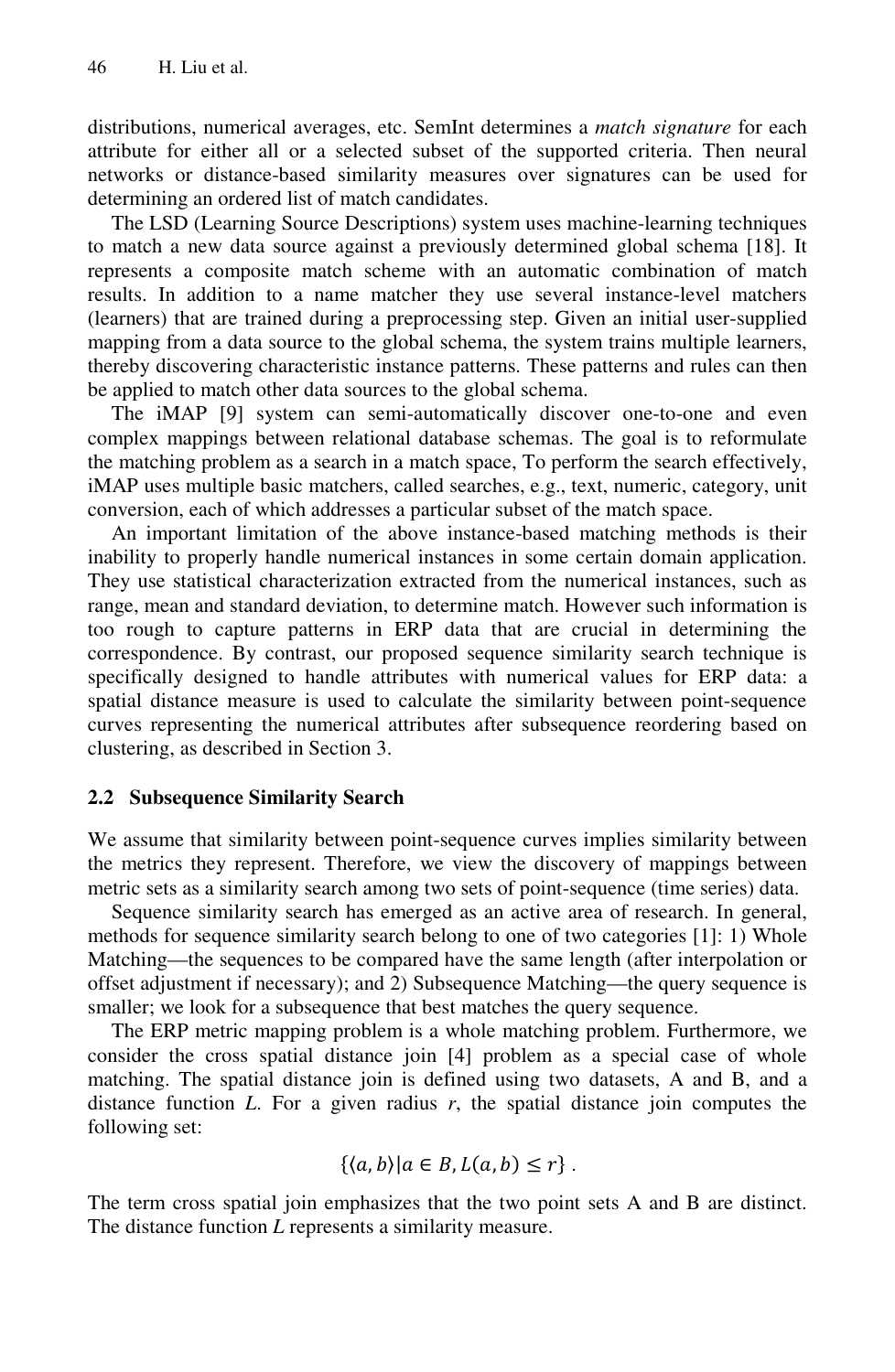Performing the sequence similarity search task consists primarily of making the following choices: 1) a distance function  $L$ ; 2) a method to generate cross pairs  $(a, b)$ ; and 3) a usage of approximations of objects as an index to the exact representation (i.e., to calculate *L*). Agrawal *et al*. [1] point out that the choice of *L* is clearly application-dependent. Although a wide spectrum of similarity measures has been proposed, a comprehensive survey by Keogh et al [7], which carried out extensive performance tests on different similarity measures, demonstrated that Euclidean distance outperformed other distance metrics. Therefore, we chose Euclidean distance as the distance function *L* in our study.

The problem of performing efficient spatial joins in relational database systems has been studied by Brinkho *et al*. [2]. They point out that spatial join is a kind of multiple-scan query where objects have to be accessed several times and therefore, execution time is generally not linear but superlinear in the number of objects. They propose to use the R-tree family to support efficient spatial queries and manage to achieve almost optimal I/O time.

For performance issues, indexing is also essential for similarity searches in sequence databases. Indexing is a technique that extracts k features from every sequence, maps them to a k-dimensional space, and then discovers how to store and search these points. This method can help alleviate the "curse of dimensionality" and to preserve spatial locality in disk pages for I/O optimization.

In the present study, we adopt a "naïve" approach that computes similarity on every cross-join pair of conjugate sequences. The cross join is performed by multiple sequential scans of the two datasets, and we do not perform indexing on the original sequences. The rationale is that scalability is not a major concern since the number of sequences (i.e., number of measures) in most ERP datasets is relatively small (<20).

### **3 Methods**

We propose to view the feature value vector of each ERP summary metric as forming a point-sequence curve. The problem of matching discovery between metric sets can then be framed as a sequence similarity search task. To identify structured subsequences in each feature vector, we use clustering and label discovered clusters with respect to the simulated ERP patterns or "components" (e.g., *P100*, *N100*, *N3*, *MFN*, and *P300*. All of them are defined in the NEMO ontologies). By labeling the feature instances in this way, we can group them in each dataset based on their pattern labels and then align the instance groups across datasets accordingly. This step can be viewed as a subsequence reordering process. We then apply a sequence post-processing step to achieve better performance in the similarity search, leveraging the rich collection of sequence similarity search algorithms presently available. The final step is to evaluate the similarity of the structured point-sequence curves that now represent our two simulated ERP datasets as quantified by their respective measures. This evaluation is achieved by using the cross-spatial join to calculate the distance between all pairs of sequences from the two datasets. In this way, we can discover matching pairs of measures. Each of these steps is described in the following sections.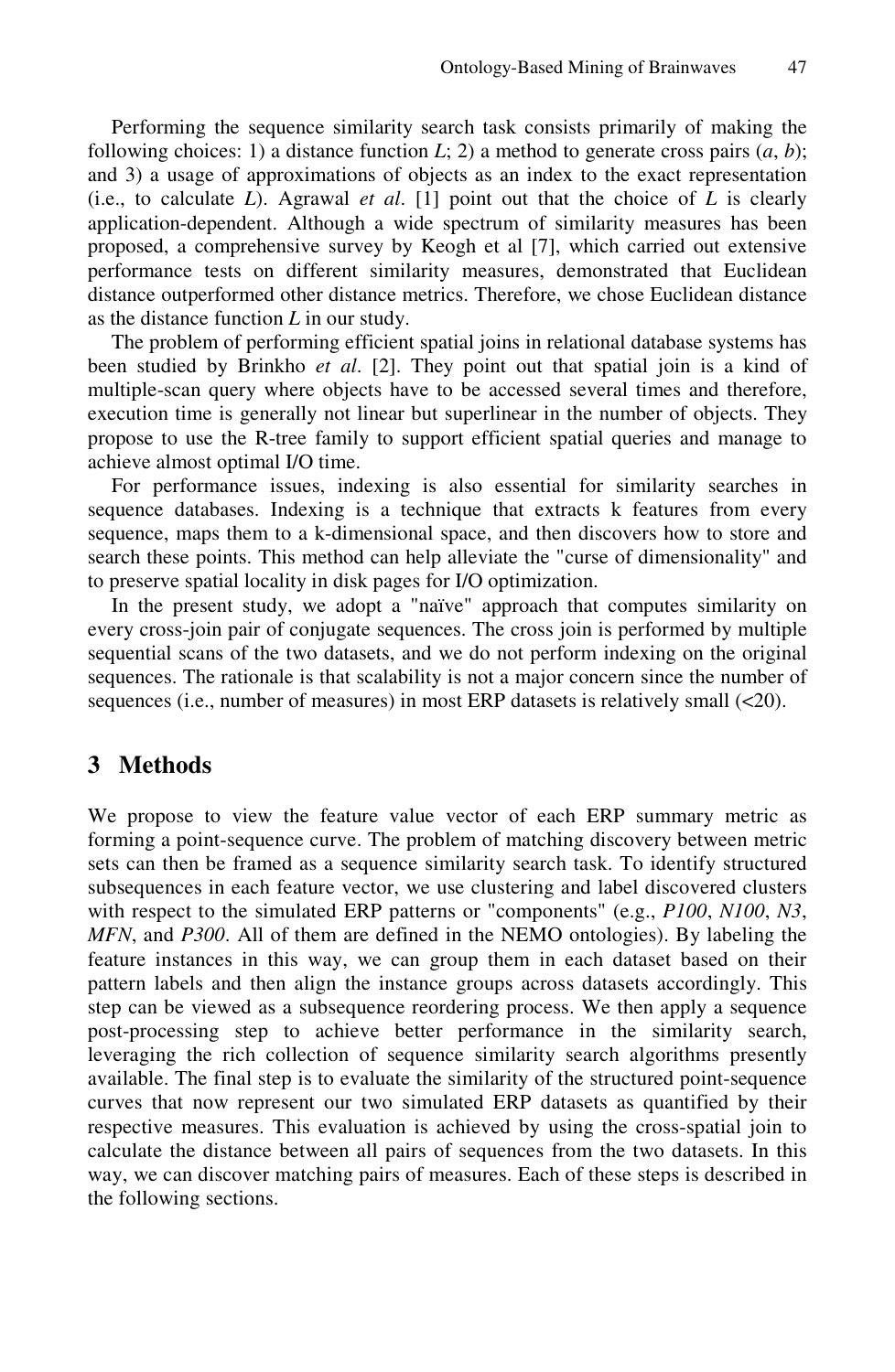#### **3.1 Simulated ERPs**

The raw data for this study consist of 80 simulated event-related potentials (ERPs), where each ERP comprises simulated measurement data at 150 time samples and 129 channels (electrodes) for a particular subject (*n*=40) and experiment condition (*n*=2). The 40 simulated subjects are randomly divided into two datasets, *SG1* and *SG2*, each comprising 40 ERPs (20 subjects and 2 experimental conditions). Each ERP consists of a superposition of 5 latent spatiotemporal patterns that represent the scalp projections of distinct neuronal groups (dipoles). To create these patterns of neural activity, 9 dipoles are located and oriented within a 3-shell spherical model to simulate the topographies of 5 ERP components commonly seen in studies of visual word recognition. Each dipole is then assigned a 600 ms activation consistent with the temporal characteristics of its corresponding ERP. Simulated "scalp-surface" electrode locations are specified with a 129-channel montage, and a complex matrix of simulated noise is added to mimic known properties of human EEG. Because of volume conduction and the overlap of their temporal activity, the dipole activations induce a complex spatial and temporal superposition of the 5 modeled ERP patterns.

Spatiotemporal components are extracted from the two datasets, SG1 and SG2, using two techniques: temporal Principal Components Analysis (tPCA) and spatial Independent Components Analysis (sICA), two data decomposition techniques that are widely used in ERP research. Two alternative metric sets, *m1* and *m2*, are subsequently applied to the two tPCA and the two sICA derived datasets to quantify the spatiotemporal characteristics of the extracted patterns.



**Fig. 1.** (Left) *IN-LOCC* and *IN-O1* point-sequence curves prior to grouping and reordering. (Right) Labeled curves for metrics *IN-O1* and *IN-LOCC* after grouping/reordering.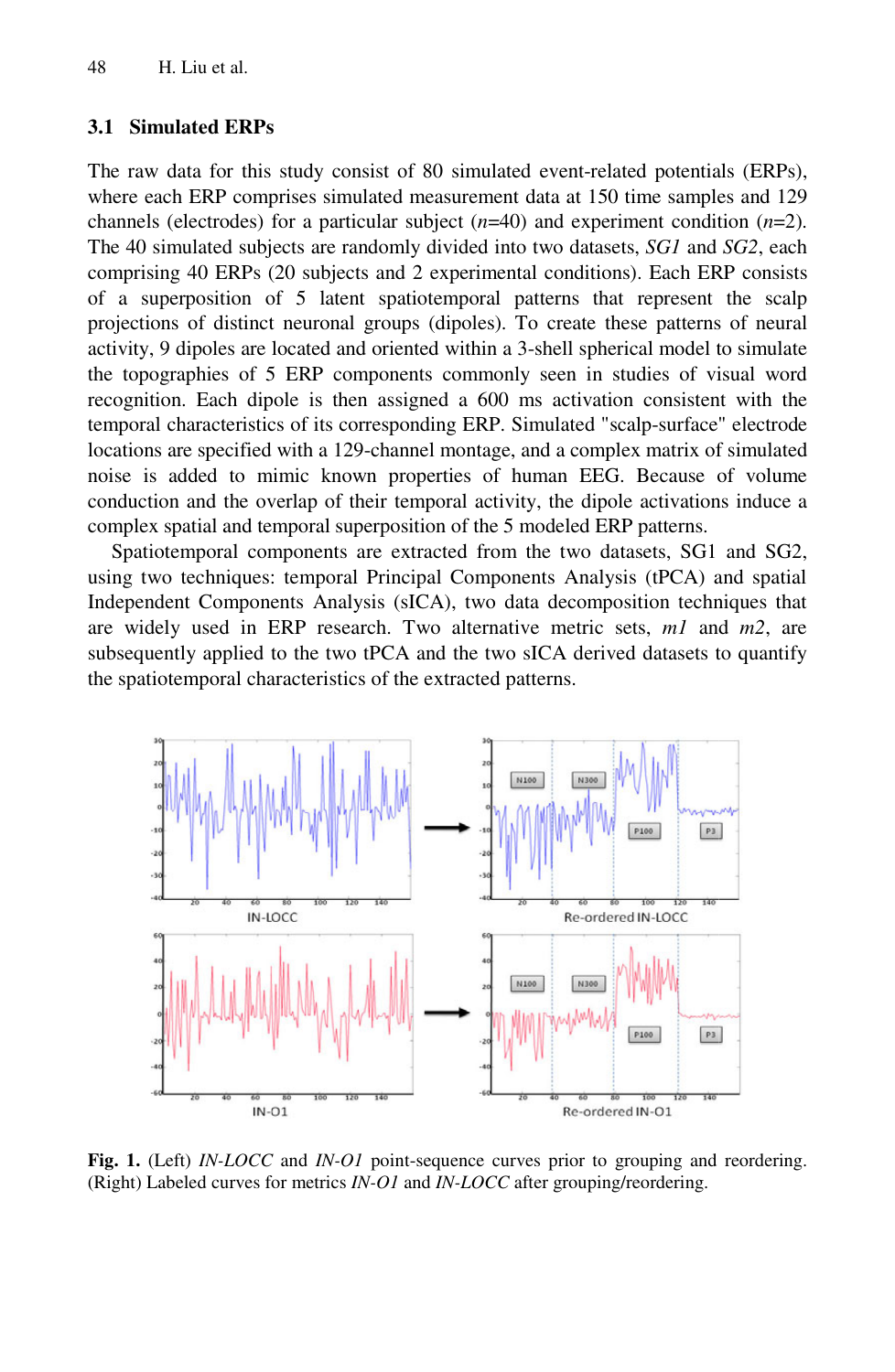#### **3.2 Data Partitioning and Reordering**

In the present study, we perform clustering on the spatial and temporal values of the two alternative sets of measures using Expectation Maximization (EM) algorithm. The resulting clusters represent candidate ERP patterns, characterized by the central tendencies of their cluster attributes (i.e., mean values for the spatial and temporal metrics). We label the resulting clusters with pattern labels defined in the NEMO ontologies (P100, N100, etc.) using rules specified by domain experts.

Following clustering and labeling, the pattern labels are used to align groups of instances across datasets, resulting in subsequence reordering. As illustrated in the right-hand graphs of Fig. 1, the point-sequence curves for metrics *IN-O1* and *IN-LOCC* (plotted using their original orderings prior to grouping/reordering on the lefthand side) are manifestly more similar after reordering subsequences in the two curves by aligning instances that belong to the same (or similar) patterns.

#### **3.3 Sequence Post-processing**

After alignment of the subsequences according to pattern labels defined in the NEMO ontology, we carry out three post-processing steps: (1) Normalization, i.e., scaling all the sequence values to unit range; (2) Smoothing, using a moving average method to reduce within cluster variance; and (3) Interpolation of curves, if the number of points in two point-sequence curves is different. Fig. 2 illustrates the results of normalization, smoothing and interpolation to the point-sequence curves of *IN-O1* and *IN-LOCC* in Fig. 1.



**Fig. 2.** After normalization, smoothing, and interpolation of point-sequence curves in Fig. 1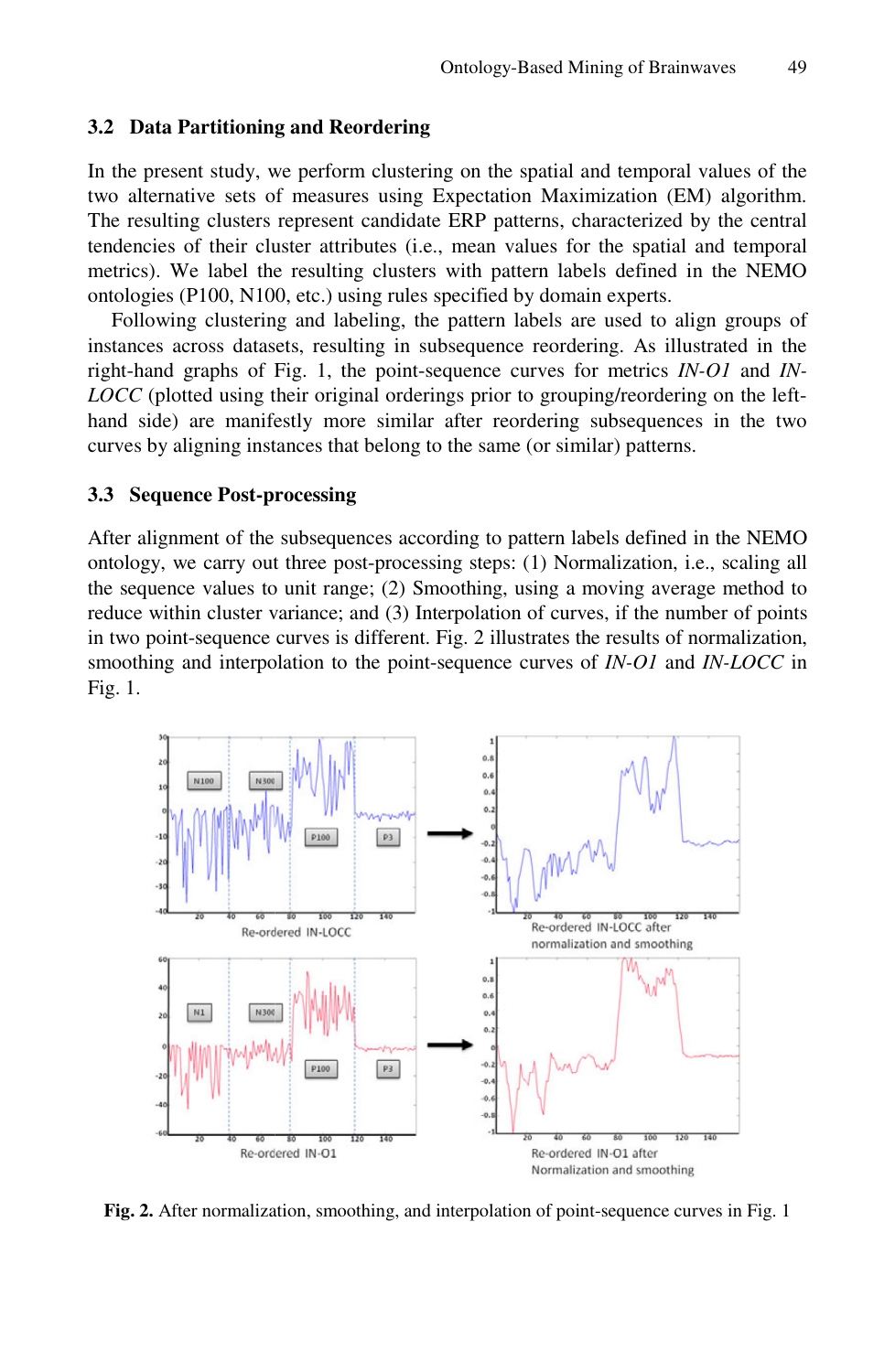#### **3.4 Sequence Similarity Search**

The following heuristic assumptions are adopted in our sequence matching procedure.

First, we assume that the two datasets from which these alternative measures are extracted contain the same or similar ERP patterns. This assumption is critical, since it permits us to reorder the two point-sequence curves by aligning subsequences that are associated with the same ERP pattern labels.

Second, we assume that there exists a 1-to-1 mapping between pairs of metrics from the alternative sets of metrics. In other words, there must be no cells selected within the same column.

**Table 1.** Example for violation of the 1-1 mapping assumption and the solution

|                         | $\vert$ IN-O1 IN-O2 |      |                       | $IN-O1$ $IN-O2$ |           |
|-------------------------|---------------------|------|-----------------------|-----------------|-----------|
| <b>IN-LOCC</b>          | 4.08                | 3.74 | <b>IN-LOCC</b>        |                 | 4.08 3.74 |
| $IN\text{-}ROCC$   4.01 |                     | 3.57 | $IN\text{-}ROCC$ 4.01 |                 | 3.57      |
|                         | (a)                 |      |                       | (b)             |           |

For example, Table 1(a) illustrates a scenario where the 1-to-1 mapping assumption is violated: the value in each cell is the Euclidean distance between two point-sequence curves denoted by the row and column header of the cell. If we select cells with minimum distance value in each row, we end up with two cells within the same column being selected, suggesting that both *IN-LOCC* and *IN-ROCC* are mapped to *IN-O2* in the present case. Table 1(b) illustrates the solution: cells are selected using the 1-to-1 mapping heuristic coupled with the global minimum heuristic (see below).

Finally, we assume a global minimum heuristic: we select those cells whose Euclidean distance values sum up to a minimum value.

**Table 2.** Solution to Table 1 using global minimum heuristic

|                  | $\vert$ IN-O1 IN-O2 |      |                | $\vert$ IN-O1 IN-O2 |      |
|------------------|---------------------|------|----------------|---------------------|------|
| <b>IN-LOCC</b>   | 4.08                | 3.74 | <b>IN-LOCC</b> | <b>4.08</b>         | 3.74 |
| $IN-ROCC$   4.01 |                     | 3.57 | $IN-ROCC$      | 4.01                | 3.57 |
|                  | (a)                 |      |                | (b)                 |      |

For example, Table 2 shows two alternative cell selections that do not violate the 1-to-1 mapping heuristic. The global minimum heuristic requires us to favor 2(b) because  $4.08 + 3.57 < 3.74 + 4.01$ . The cell selections that achieve the global minimum suggest the most stable mapping result. The global minimum heuristic requires a non-greedy implementation that should take into consideration all possible selections. When the number of metrics is large, this implementation becomes more computationally challenging.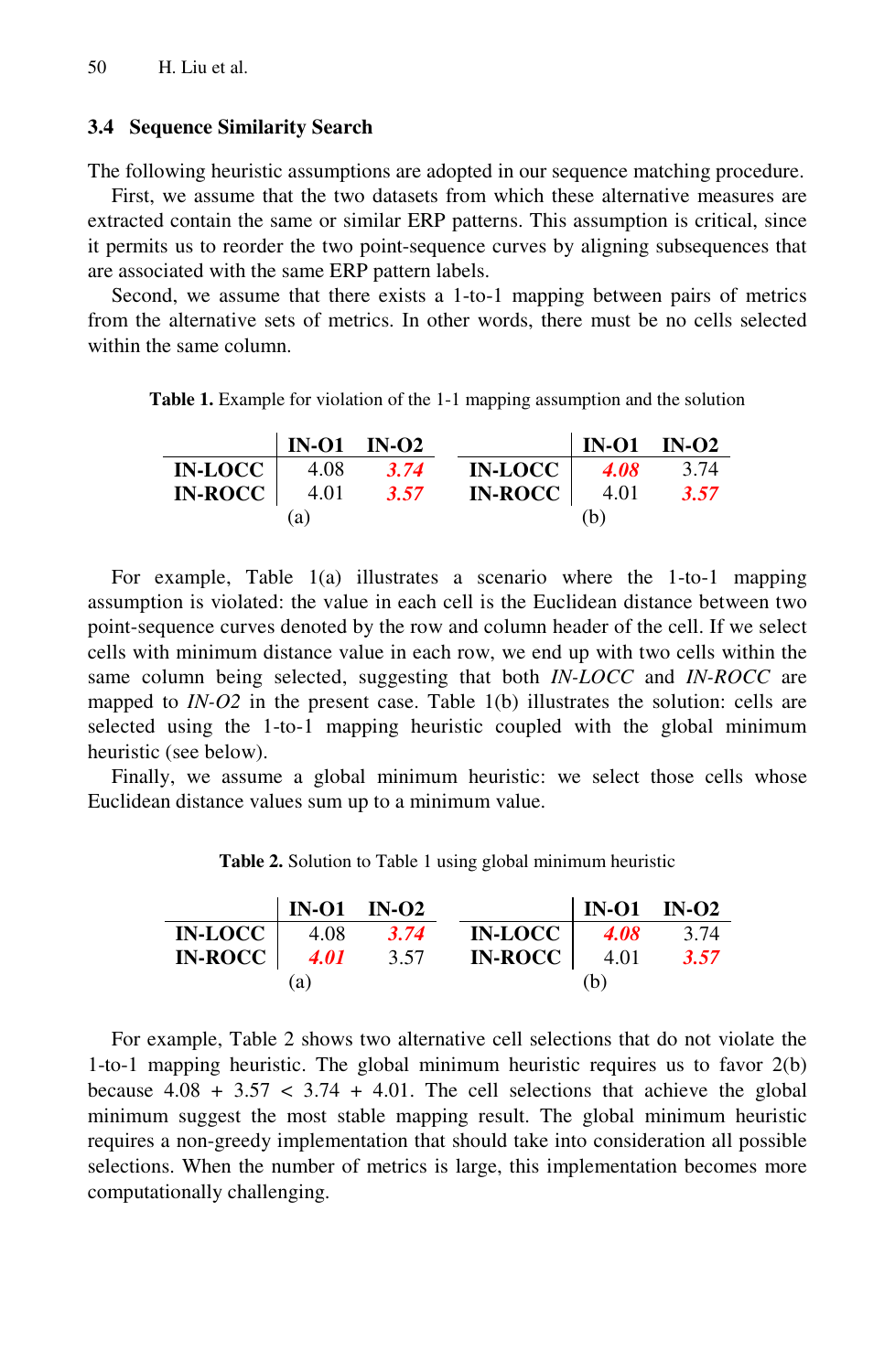## **4 Results**

The experiment is conducted on the simulated datasets described in Section 3.1. The test cases for the matching discovery experiment are derived as follows: each test case contains a source and target dataset that are derived respectively from one subject group (SG1 or SG2) characterized with one metric set (m1 or m2) and formulated under one decomposition method (sICA or tPCA), and from the other subject group with the alternative metric set and decomposition method. This yields 2 (subject groups)  $\times$  2 (metric sets)  $\times$  2 (decomposition method) = 8 test cases, each of which includes two different datasets, two alternative metric sets and two decomposition methods. In order to test the robustness of the proposed methods, we replicate the datasets for each test case into five copies with different random ordering of the instances, thus resulting in a total of 40 enriched test cases.

We test our method on each of these test cases. Table 3, for example, shows a distance table calculated by cross-spatial join of tPCA-derived data from SG1-m1 and SG2-m2. The highlighted cells indicate similarity pairs between two pointsequence curves representing two measures (row header and column header which meet at this cell) and are selected by using the 1-to-1 mapping and global minimum heuristics described in Section 3.4. A similarity pair represents a potential mapping discovered by our methods. For example, from this table we derive the following mappings: *IN-O1↔IN-LOCC*, *IN-O2↔IN-ROCC*, *IN-C3↔IN-LPAR*, etc. Note that the orders of the row and column header labels are such that the golden standard mapping falls along the diagonal cells. Therefore we can easily conclude that the precision of mapping in this test case is 9/13=69.2% since 4 out of 13 cells are shifted off from the diagonal.

|  |  |  |  | Table 3. Cross-spatial join of data from SG1-m1 (tPCA) and SG2-m2 (tPCA) |  |
|--|--|--|--|--------------------------------------------------------------------------|--|
|--|--|--|--|--------------------------------------------------------------------------|--|

|                 |       |       |      |             |       |       |       |       |       |       |      |      | IN-01 IN-02 IN-C3 IN-C4 IN-T7 IN-T8 IN-F7 IN-F8 IN-Fp1 IN-Fp2 IN-F3 IN-F4 TI-max2 |
|-----------------|-------|-------|------|-------------|-------|-------|-------|-------|-------|-------|------|------|-----------------------------------------------------------------------------------|
| <b>IN-LOCC</b>  | 2.76  | 2.76  | 8.59 | 8.52        | 9.68  | 10.44 | 11.52 | 11.61 | 11.56 | 11.56 | 7.92 | 7.90 | 12.93                                                                             |
| <b>IN-ROCC</b>  | 2.75  | 2.75  |      | 8.58 847.00 | 9.69  | 10.47 | 11.55 | 11.64 | 11.60 | 11.60 | 7.91 | 7.86 | 12.95                                                                             |
| <b>IN-LPAR</b>  | 8.57  | 8.58  | 4.13 | 5.12        | 9.29  | 8.91  | 9.24  | 9.07  | 8.98  | 8.97  | 5.58 | 6.07 | 9.39                                                                              |
| <b>IN-RPAR</b>  | 7.97  | 7.97  | 3.55 | 4.38        | 8.97  | 8.66  | 9.10  | 8.93  | 8.88  | 8.85  | 4.99 | 5.39 | 9.43                                                                              |
| <b>IN-LPTEM</b> | 9.32  | 9.34  | 8.54 | 9.23        | 5.00  | 4.26  | 5.62  | 5.34  | 5.73  | 5.72  | 7.37 | 7.88 | 11.42                                                                             |
| <b>IN-RPTEM</b> | 7.81  | 7.81  | 7.66 | 8.05        | 4.18  | 3.84  | 5.61  | 5.39  | 5.85  | 5.78  | 6.24 | 6.56 | 11.28                                                                             |
| <b>IN-LATEM</b> | 11.00 | 11.00 | 8.40 | 8.96        | 3.20  | 2.74  | 2.30  | 2.09  | 2.52  | 2.43  | 6.89 | 7.35 | 10.95                                                                             |
| <b>IN-RATEM</b> | 11.19 | 11.19 | 8.53 | 9.03        | 3.33  | 2.45  | 2.51  | 2.08  | 2.80  | 2.64  | 6.99 | 7.41 | 11.30                                                                             |
| <b>IN-LORB</b>  | 9.58  | 9.58  | 6.00 | 6.48        | 4.23  | 4.50  | 3.58  | 3.63  | 3.35  | 3.26  | 4.36 | 4.83 | 10.31                                                                             |
| <b>IN-RORB</b>  | 11.19 | 11.20 | 8.36 | 8.93        | 3.44  | 3.33  | 2.15  | 2.12  | 2.21  | 2.16  | 6.85 | 7.33 | 10.83                                                                             |
| <b>IN-LFRON</b> | 6.72  | 6.71  | 4.05 | 4.01        | 6.30  | 7.10  | 6.91  | 7.06  | 6.76  | 6.71  | 2.74 | 2.20 | 9.99                                                                              |
| <b>IN-RFRON</b> | 6.36  | 6.33  | 4.58 | 4.03        | 7.09  | 7.94  | 8.01  | 8.15  | 7.96  | 7.88  | 3.42 | 3.06 | 10.67                                                                             |
| TI-max1         | 11.72 | 11.71 | 7.18 | 7.74        | 12.12 | 11.74 | 12.02 | 11.88 | 11.89 | 11.87 | 9.36 | 9.61 | 8.58                                                                              |

The performance of our methods among the 40 test cases is quite good. Table 4 summarizes the precision for each test case. The table consists of eight divisions, each of which illustrates the precision measures for the datasets generated by five samples of replication to one of the original eight test schemes with random instance ordering. Since the fact that the precision of mapping by making a random guess is almost zero and that the results demonstrate consistent performance on randomly ordered data, the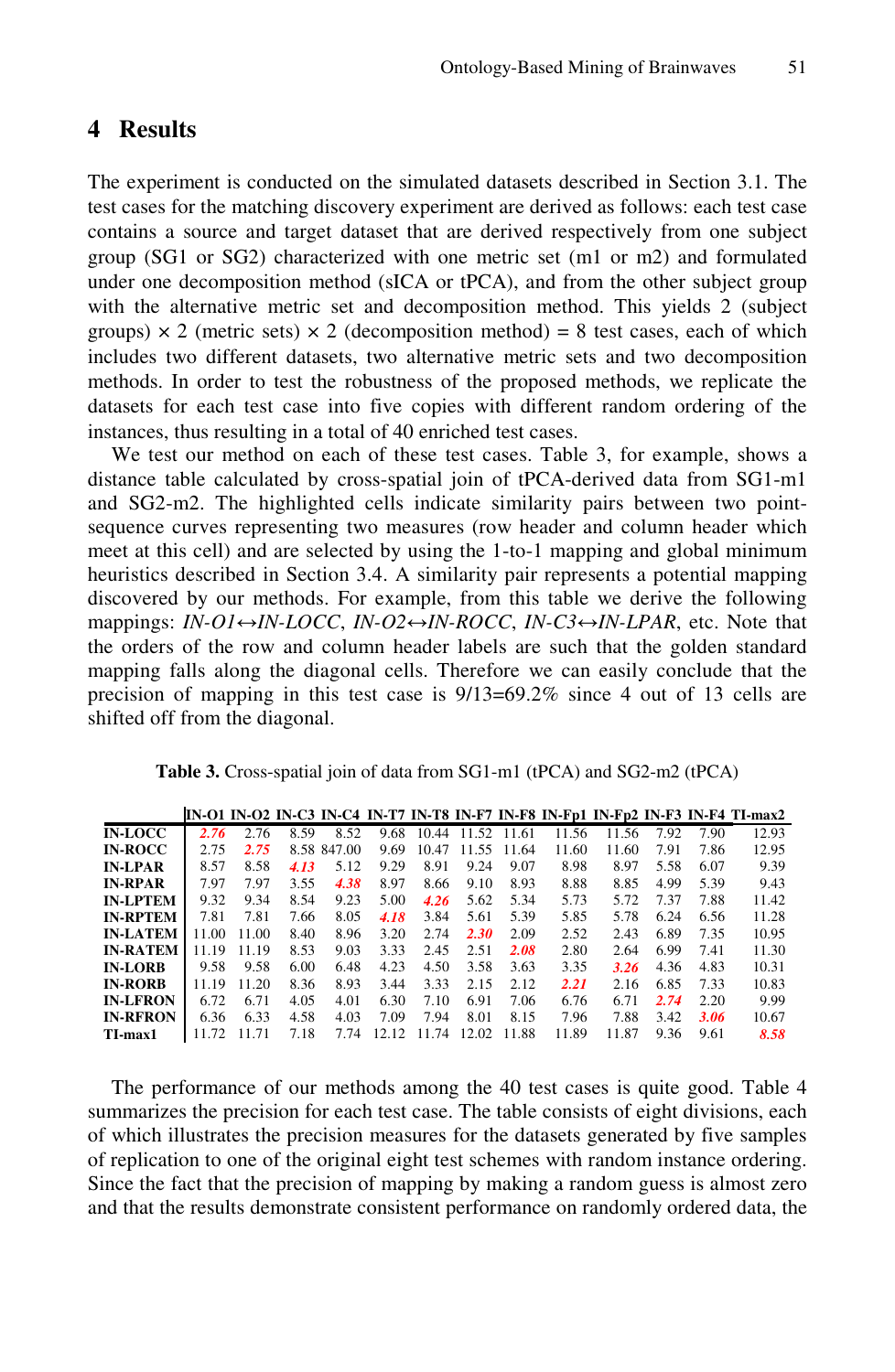| (SG1, SICA, m1)       |           | (SG1, tPCA, m1)       |           |  |                       | (SG1, SICA, m1) | (SG1, tPCA, m1)       |           |  |
|-----------------------|-----------|-----------------------|-----------|--|-----------------------|-----------------|-----------------------|-----------|--|
| $vs.$ (SG2, sICA, m2) |           | $vs.$ (SG2, tPCA, m2) |           |  | $vs.$ (SG2, tPCA, m2) |                 | $vs.$ (SG2, sICA, m2) |           |  |
| Input                 | Precision | Input                 | Precision |  | Precision<br>Input    |                 | Input                 | Precision |  |
| Sample 1              | 13/13     | Sample 1              | 9/13      |  | Sample 1              | 13/13           | Sample 1              | 5/13      |  |
| Sample 2              | 13/13     | Sample 2              | 9/13      |  | Sample 2              | 13/13           | Sample 2              | 5/13      |  |
| Sample 3              | 13/13     | Sample 3              | 9/13      |  | Sample 3              | 13/13           | Sample 3              | 5/13      |  |
| Sample 4              | 13/13     | Sample 4              | 9/13      |  | Sample 4              | 13/13           | Sample 4              | 5/13      |  |
| Sample 5              | 13/13     | Sample 5              | 9/13      |  | Sample 5              | 13/13           | Sample 5              | 5/13      |  |
| $(SG2, sICA \, ml)$   |           | (SG2, tPCA, m1)       |           |  |                       | (SG2, sICA, m1) | (SG2, tPCA, m1)       |           |  |
| $vs.$ (SG1, sICA, m2) |           | $vs.$ (SG1, tPCA m2)  |           |  | $vs.$ (SG1, tPCA, m2) |                 | $vs.$ (SG1, sICA, m2) |           |  |
| Input                 | Precision | Input                 | Precision |  | Input                 | Precision       | Input                 | Precision |  |
| Sample 1              | 9/13      | Sample 1              | 9/13      |  | Sample 1              | 5/13            | Sample 1              | 7/13      |  |
| Sample 2              | 9/13      | Sample 2              | 9/13      |  | Sample 2              | 8/13            | Sample 2              | 7/13      |  |
| Sample 3              | 9/13      | Sample 3              | 9/13      |  | Sample 3              | 5/13            | Sample 3              | 7/13      |  |
| Sample 4              | 9/13      | Sample 4              | 9/13      |  | Sample 4              | 5/13            | Sample 4              | 7/13      |  |
| Sample 5              | 9/13      | Sample 5              | 9/13      |  | Sample 5              | 5/13            | Sample 5              | 7/13      |  |

**Table 4.** Precision results for 40 test cases

precision of our method appears markedly robust. Combining the mapping results in the 40 test cases into an ensemble model by a majority vote of each individual mapping, we obtain the ensemble mapping result. The overall precision is 11/13=84.6%.

We compare the performance our algorithm with SemInt [16, 17] as the baseline. Since the data contains only numerical instances, SemInt extracts from each feature value vector 5 discriminators, namely, MIN, MAX, Average, Coefficient of variance, and Standard Deviation. The feature value vector is then projected to a *match signature* characterized by these discriminators. A neural network is trained based on datasets from the 40 test cases with one metric set and tested on the rest datasets with the alternative metric set to determine the match. The result shows 19.23% precision. As we point out in Section 1, the reason why our algorithm significantly outperforms SemInt is that we are able to systematically exploit prior knowledge about patterns in ERP data that is crucial to determine the matching.

# **5 Conclusion and Future Work**

In this paper, we describe a method for identifying correspondences, or mappings, between alternative sets of ERP measures that might be used by different ERP research labs to characterize patterns of brain electrical activity. The contributions of this work include the following:

- Use of an ontology to assign meaningful labels to ERP patterns (clusters) and thereby impose structure that is used to align alternative metrics across datasets;
- Application of sequence similarity search in discovering mappings across alternative metrics;
- Extension of the instance-level approach in schema matching, especially to handle numerical values; and
- Articulation of a global minimum heuristic in selecting 'similarity pairs' from the distance table. This heuristic proved to be useful and empirically robust in our experiment.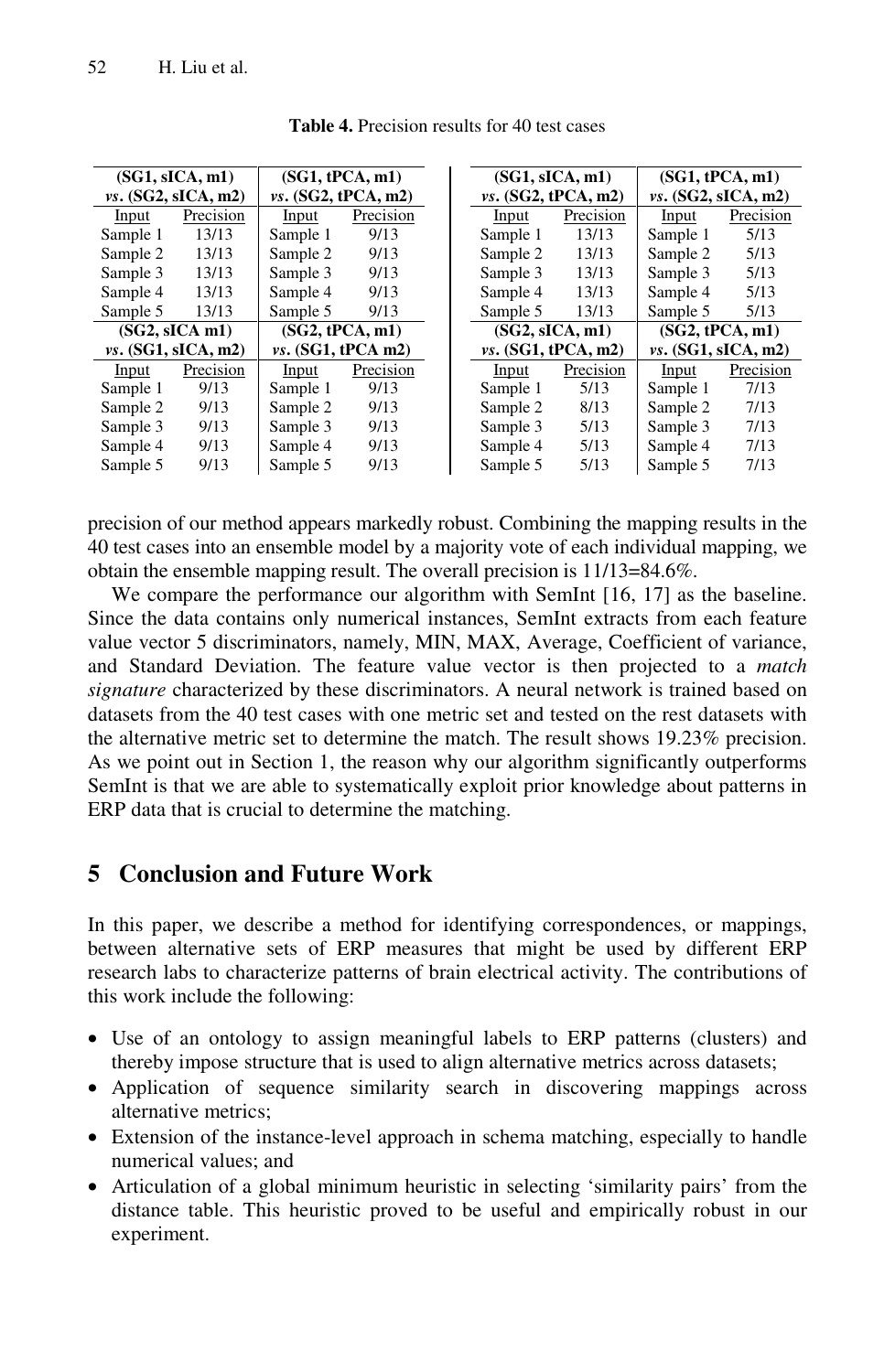Mappings between alternative spatial and temporal metrics can be used to link different representations of ERP data and thus to support representations of ERP results with the help of formal ontologies [6]. In this way, our work is closely related to schema/ontology matching, which has been an active research field for a number of years [8, 18]. In the course of developing and testing these methods, we have collected a corpus of real data from different experiments [5] and have observed a large number of different kinds of heterogeneities. The presence of these heterogeneities suggests that a method for identifying mappings between features or metrics across two datasets may have widespread applications for ontology-based integration, beyond the specific applications discussed in the present study.

Following we summarize some basic assumptions and limitations of the current study and then discuss some possible directions for future work.

The proposed method assumes some domain-specific knowledge, as well as certain features of the input data. First, the source and target datasets are assumed to contain the same or similar ERP patterns. If the two datasets contain dissimilar patterns, there will be few instances that can be aligned according to common pattern labels, resulting in a poor sequence similarity search result. Second, there is assumed to be a 1-to-1 mapping between alternative data metrics. This assumption may be violated in many real-world cases. For example, in ERP data, the temporal metrics TI-begin and TI-end together capture the same information as the metric TI-duration. Our method will need to be modified in the future to handle these more complex mappings.

Other challenges include the scalability of calculations for the global minimum in the distance table, which is essentially an NP-hard problem. It could be remedied by proper implementation such as dynamic programming, but remains computationally intractable when the number of metrics is very large. Future work will seek to find an appropriate approximation method that balances the interest in accuracy and scalability. In addition, the simulated ERP data used in the present study were carefully designed to mimic many, but not all, features of real ERP datasets. In particular, we minimized variability in latency and spatial distribution of patterns across the different ERPs so that the data decomposition and clustering of patterns would remain tractable and relatively straightforward to interpret. In future work, we plan to carry out more substantial tests on genuine ERP datasets, such as those that have been collected, analyzed, and stored in our NEMO ERP ontology database [20].

### **References**

- 1. Agrawal, R., Faloutsos, C., Swami, A.N.: Efficient similarity search in sequence databases. In: Lomet, D.B. (ed.) FODO 1993. LNCS, vol. 730, pp. 69–84. Springer, Heidelberg (1993)
- 2. Brinkhoff, T., Kriegel, H.-P., Seeger, B.: Efficient processing of spatial joins using r-trees. In: SIGMOD '93: Proceedings of the 1993 ACM SIGMOD international conference on Management of data, pp. 237–246. ACM, New York (1993)
- 3. Dou, D., Frishkoff, G., Rong, J., Frank, R., Malony, A., Tucker, D.: Development of NeuroElectroMagnetic Ontologies (NEMO): A Framework for Mining Brain Wave Ontologies. In: Proceedings of the 13th ACM International Conference on Knowledge Discovery and Data Mining (KDD 2007), pp. 270–279 (2007)